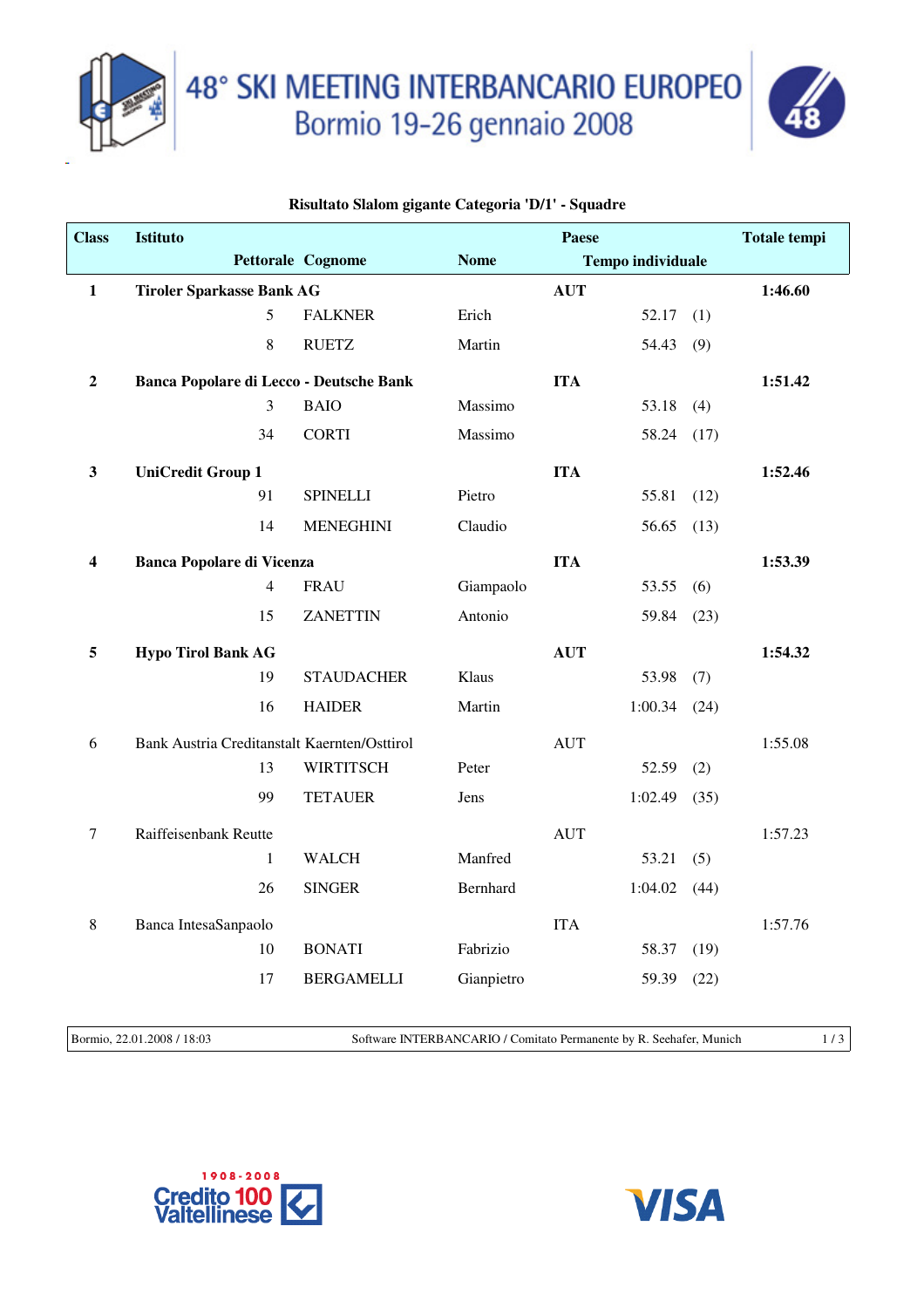| <b>Class</b> | Institut                                       |                          | <b>Paese</b>                            |             |         | <b>Totale tempi</b> |         |
|--------------|------------------------------------------------|--------------------------|-----------------------------------------|-------------|---------|---------------------|---------|
|              |                                                | <b>Pettorale Cognome</b> | <b>Nome</b><br><b>Tempo individuale</b> |             |         |                     |         |
| 9            | Credit Suisse - Zuerich                        |                          |                                         | SUI         |         |                     | 1:59.71 |
|              | 9                                              | <b>HEFTI</b>             | Kaspar                                  |             | 58.29   | (18)                |         |
|              | 33                                             | <b>GRAF</b>              | Walter                                  |             | 1:01.42 | (29)                |         |
| 10           | UBS AG - Zuerich                               |                          |                                         | <b>SUI</b>  |         |                     | 2:00.66 |
|              | $\boldsymbol{7}$                               | <b>BOESCH</b>            | Fritz                                   |             | 55.27   | (10)                |         |
|              | 71                                             | <b>AUBRY</b>             | Thierry                                 |             | 1:05.39 | (52)                |         |
| 11           | Banca Fideuram 1                               |                          |                                         | <b>ITA</b>  |         |                     | 2:01.25 |
|              | 45                                             | <b>COTTO</b>             | Gianni                                  |             | 58.47   | (20)                |         |
|              | 75                                             | <b>FABBRI</b>            | Piergiorgio                             |             | 1:02.78 | (37)                |         |
| 12           | Nordea 1                                       |                          |                                         | <b>SWE</b>  |         |                     | 2:04.22 |
|              | 23                                             | <b>HAVNERAAS</b>         | <b>Brede</b>                            |             | 1:00.58 | (27)                |         |
|              | 95                                             | <b>WAHLMAN</b>           | Max                                     |             | 1:03.64 | (41)                |         |
| 13           | Nova Ljubljanska Banka - Ljubljana             |                          |                                         | <b>SLO</b>  |         |                     | 2:04.59 |
|              | 80                                             | <b>ROZMAN</b>            | Primoz                                  |             | 1:01.08 | (28)                |         |
|              | 62                                             | <b>STANONIK</b>          | Stane                                   |             | 1:03.51 | (40)                |         |
| 14           | Suedtiroler Sparkasse AG 1                     |                          |                                         | <b>ITA</b>  |         |                     | 2:05.58 |
|              | 35                                             | <b>MAYR</b>              | Paul                                    |             | 1:01.47 | (30)                |         |
|              | 27                                             | <b>KLAMMER</b>           | Oswald                                  |             | 1:04.11 | (45)                |         |
| 15           | <b>VKB</b> - Bank Freistadt                    |                          |                                         | <b>AUT</b>  |         |                     | 2:07.20 |
|              | 2                                              | <b>FLAUTNER</b>          | Gerhard                                 |             | 55.44   | (11)                |         |
|              | 79                                             | <b>ATTENEDER</b>         | Alfred                                  |             | 1:11.76 | (66)                |         |
| 16           | Deutsche Bank                                  |                          |                                         | ${\tt GER}$ |         |                     | 2:14.13 |
|              | 30                                             | <b>GREIF</b>             | Bertram                                 |             | 1:02.44 | (33)                |         |
|              | 96                                             | <b>STAMPFER</b>          | Bernie                                  |             | 1:11.69 | (65)                |         |
| 17           | Gruppo Banca Monte dei Paschi di Siena         |                          |                                         | <b>ITA</b>  |         |                     | 2:14.64 |
|              | 20                                             | <b>SEMPERBONI</b>        | Gian Maria                              |             | 1:06.49 | (56)                |         |
|              | 88                                             | <b>SARGENTONI</b>        | Marco                                   |             | 1:08.15 | (59)                |         |
| 18           | Banca IntesaSanpaolo 2                         |                          |                                         | <b>ITA</b>  |         |                     | 2:21.75 |
|              | 41                                             | <b>MAINA</b>             | Giuseppe                                |             | 1:03.21 | (39)                |         |
|              | 76                                             | <b>BARBAINI</b>          | Giuseppe                                |             | 1:18.54 | (73)                |         |
| 19           | DnB NOR Bank ASA                               |                          |                                         | $\rm{NOR}$  |         |                     | 2:22.32 |
|              | 93                                             | <b>BERGESEN</b>          | Jan-Erik                                |             | 1:09.59 | (63)                |         |
|              | 97                                             | <b>SCHIEVE</b>           | Øystein                                 |             | 1:12.73 | (68)                |         |
| $20\,$       | HypoVereinsbank 1 - UniCredit Group - Muenchen |                          |                                         | <b>GER</b>  |         |                     | 2:24.27 |
|              | 49                                             | <b>LARCHER</b>           | Wolfgang                                |             | 1:05.50 | (53)                |         |
|              | 100                                            | NEUMEIER                 | Sepp                                    |             | 1:18.77 | (74)                |         |

## **RisultatoSlalom giganteCategoria 'D/1' - Squadre**